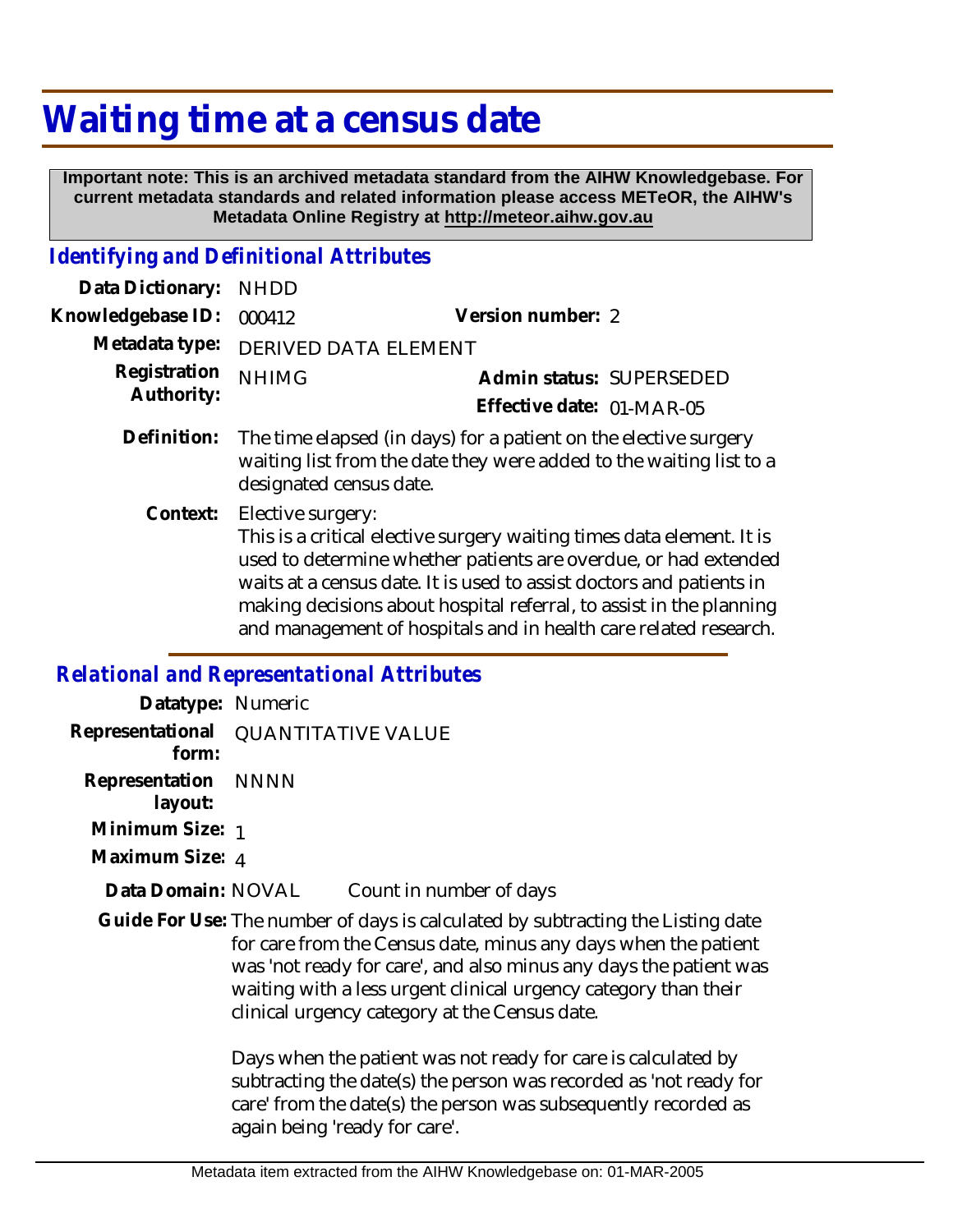If, at any time since being added to the waiting list for the elective surgical procedure, the patient has had a less urgent clinical urgency category than the category at the Census date, then the number of days waited at the less urgent clinical urgency category should be subtracted from the total number of days waited.

In cases where there has been only one category reassignment (i.e. to the more urgent category attached to the patient at Census date) the number of days at the less urgent clinical urgency category should be calculated by subtracting the Listing date for care from the Category reassignment date. If the patient's clinical urgency was reclassified more than once, days spent in each period of less urgent clinical urgency than the one applying at the Census date should be calculated by subtracting one Category reassignment date from the subsequent Category reassignment date, and then adding the days together.

When a patient is admitted from an elective surgery waiting list but the surgery is cancelled and the patient remains on or is placed back on the waiting list within the same hospital, the time waited on the list should continue. Therefore at the Census date the patient's waiting time includes the number of days waited on an elective surgery waiting list, both before and after any cancelled surgery admission. The time waited before the cancelled surgery should be counted as part of the total time waited by the patient.

Related metadata: is calculated using Census date version 2 is calculated using Patient listing status version 3 is qualified by Clinical urgency version 2 is calculated using Category reassignment date version 2 is used in the derivation of Overdue patient version 3 is used in the derivation of Extended wait patient version 1 supersedes previous derived data element Waiting time at a census date version 1 is calculated using Listing date for care version 4

### *Administrative Attributes*

**Source Document:**

Source Organisation: Australian Institute of Health and Welfare National Health Data Committee

**Comments:** Elective surgery waiting times data collections include measures of